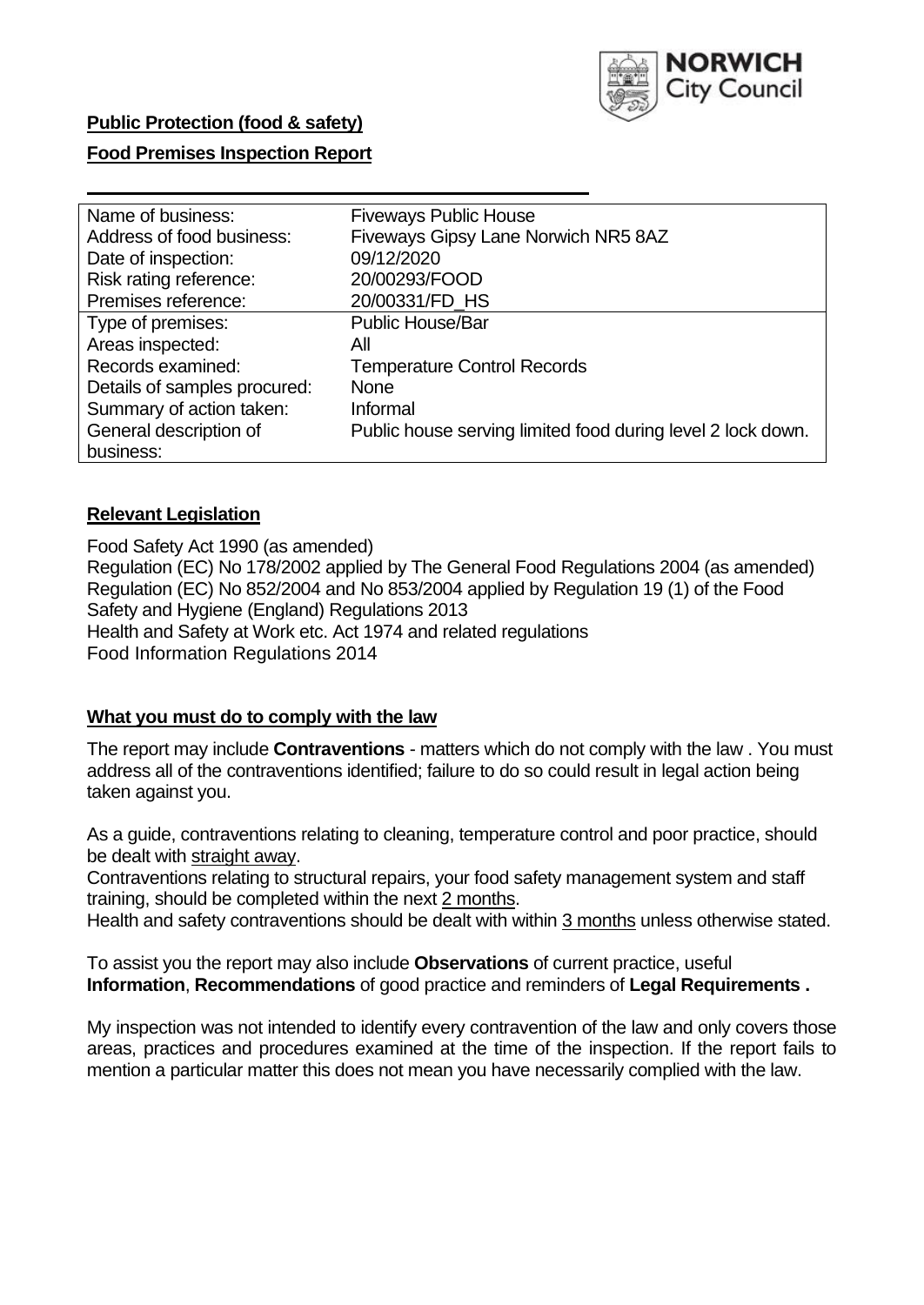# **FOOD SAFETY**

### **How we calculate your Food Hygiene Rating:**

 The food safety section has been divided into the three areas which you are scored against for the hygiene rating: 1. food hygiene and safety procedures, 2. structural requirements and 3. confidence in management/control procedures. Each section begins with a summary of what was observed and the score you have been given. Details of how these scores combine to produce your overall food hygiene rating are shown in the table.

| <b>Compliance Area</b>                     |          |    |           | <b>You Score</b> |                |    |           |    |      |  |  |
|--------------------------------------------|----------|----|-----------|------------------|----------------|----|-----------|----|------|--|--|
| <b>Food Hygiene and Safety</b>             |          |    |           | $\Omega$         | 5              | 10 | 15        | 20 | 25   |  |  |
| <b>Structure and Cleaning</b>              |          |    | $\Omega$  | 5                | 10             | 15 | 20        | 25 |      |  |  |
| Confidence in management & control systems |          |    | $\Omega$  | 5                | 10             | 15 | 20        | 30 |      |  |  |
|                                            |          |    |           |                  |                |    |           |    |      |  |  |
| <b>Your Total score</b>                    | $0 - 15$ | 20 | $25 - 30$ |                  | $35 - 40$      |    | $45 - 50$ |    | > 50 |  |  |
| <b>Your Worst score</b>                    | 5        | 10 | 10        |                  | 15             |    | 20        |    | v.   |  |  |
|                                            |          |    |           |                  |                |    |           |    |      |  |  |
| <b>Your Rating is</b>                      | 5        | 4  |           | 3                | $\overline{2}$ |    |           |    |      |  |  |

Your Food Hygiene Rating is 3 - a generally satisfactory standard

# **1. Food Hygiene and Safety**

 with legal requirements. You have safe food handling practices and procedures and all the Food hygiene standards are high. You demonstrated a very good standard of compliance necessary control measures to prevent cross-contamination are in place. Some minor contraventions require your attention. **(Score 5)** 

000300

### Contamination risks

**Contravention** The following exposed ready-to-eat food and or its packaging to the risk of cross-contamination with foodborne bacteria from raw meat or unwashed fruits and vegetables:

• fresh lettuce for use as a garnish being cut on a brown chopping board.

### Hand-washing

**Contravention** The following indicated that hand-washing was not suitably managed::

- the wash hand basin was obstructed
- equipment was seen draining in the wash hand basin

### Unfit food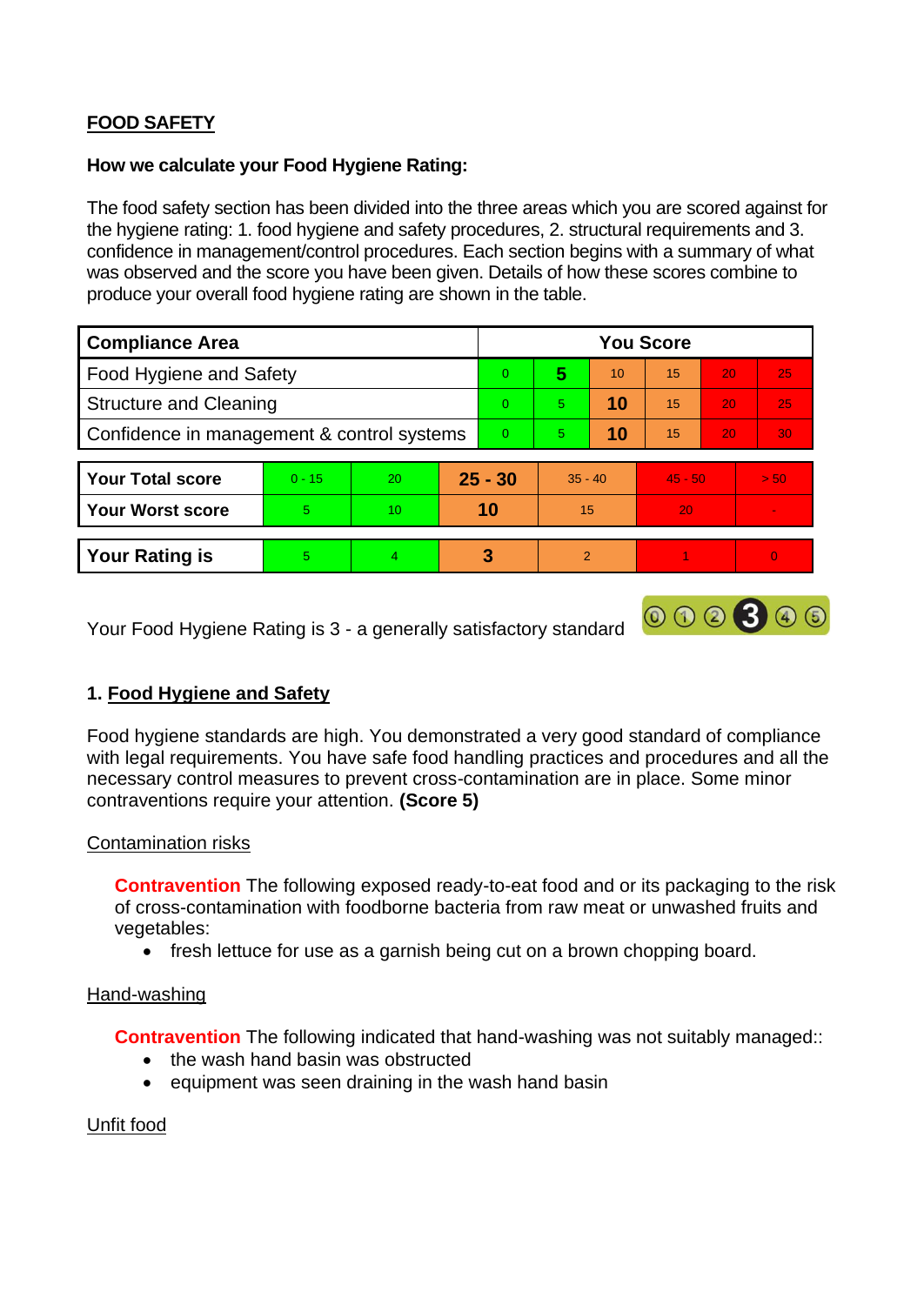**Contravention** The following food was of a reduced quality and if sold may not be of the standard demanded by the consumer:

• out of date packaged mange tout and sweet corn was found in your refridgerator

# **2. Structure and Cleaning**

The structure facilities and standard of cleaning and maintenance are of a generally satisfactory standard but there are some repairs and/or improvements which are required in order for you to comply with the law. Pest control and waste disposal provisions are adequate. The contraventions require your attention: although not critical to food safety they may become so if not addressed. **(Score 10)** 

### Cleaning of Structure

**Contravention** The following items were dirty and require more frequent and thorough cleaning:

- floor/wall junctions
- around equipment feet
- behind and under equipment
- high level cleaning
- walls particularly behind food preparation surfaces
- hand contact surfaces such as light switches and door handles
- mould to window frames in gentlemens WC

 **Recommendation** Your cleaning schedule is there to remind you to clean before an item becomes dirty. If an item is dirty when you go to clean it, increase the frequency of cleaning.

# **Recommendation** Improve your housekeeping

**Recommendation** Remove redundant items and equipment from food rooms.

### Maintenance

**Contravention** The following had not been suitably maintained and must be repaired or replaced:

- wall surfaces
- floor surfaces
- splits or holes in flooring
- broken, chipped ungrouted or missing tiles
- worn and / or peeling paint
- rotten woodwork

# **3. Confidence in Management**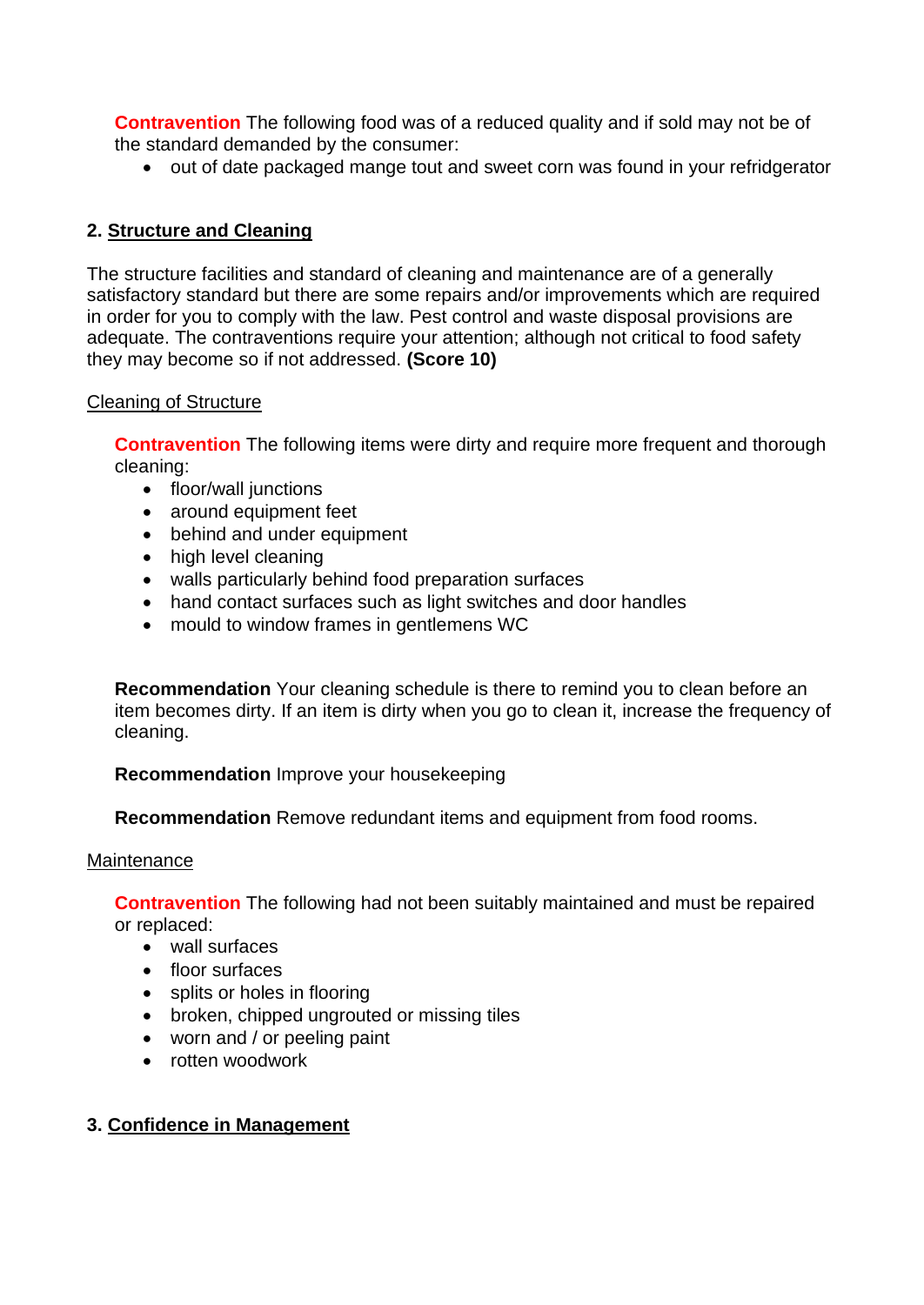There are generally satisfactory food safety controls in place although there is evidence of system. All the significant food hazards are understood and controls are in place. The some non-compliance with the law. Some minor issues were identified relating to staff supervision and training. You are progressing towards a written food safety management contraventions require your attention; although not critical to food safety they may become so if not addressed. **(Score 10)** 

### Type of Food Safety Management System Required

**Contravention** You do not have a food safety management system. Implement Safer Food Better Business or an equivalent food safety management system.:

 maintain a permanent procedure or procedures based on HACCP principles: **Legal Requirement** Food business operators must put in place, implement and

- Identify hazards to food.
- Identify the critical limits (what is acceptable and unacceptable).
- Monitor critical control points to ensure critical limits are met.
- Keep appropriate records to demonstrate control measures are effective.

**Information** You can download a Safer Food Better Business pack and refill diary pages from the FSA website:<www.food.gov.uk/business-industry/caterers/sfbb>

**Information** Contact us for details of our Safer Food Better Business workshops on 01603 212747 or visit our webpage <www.norwich.gov.uk>

 **Information** As you are a new business you have been given the benefit of the doubt there is a similar situational at the next visit. despite your food safety management system not fully complying with the law. You must act on this now as your hygiene rating score will be reduced to a maximum of 1 if

**Recommendation** Choose Safer Food Better Business as your food safety management system. It is simple to implement and requires a minimum amount of record keeping.

**Recommendation** MyHACCP is a free web tool that will guide you through the process of developing a food safety management system based on Hazard Analysis and Critical Control Point (HACCP)<www.myhaccp.food.gov.uk>

**Recommendation** You can buy a printed copy of Safer Food Better Business or a diary refill pack via our website <www.norwich.gov.uk/sfbb>

**Observation** You had colour-coded equipment and effective separation between raw and ready-to-eat food at all stages in your operation.

#### Food Hazard Identification and Control

**Information** Before implementing a food safety management system such as Safer Food Better Business, basic good hygiene conditions and practices called prerequisites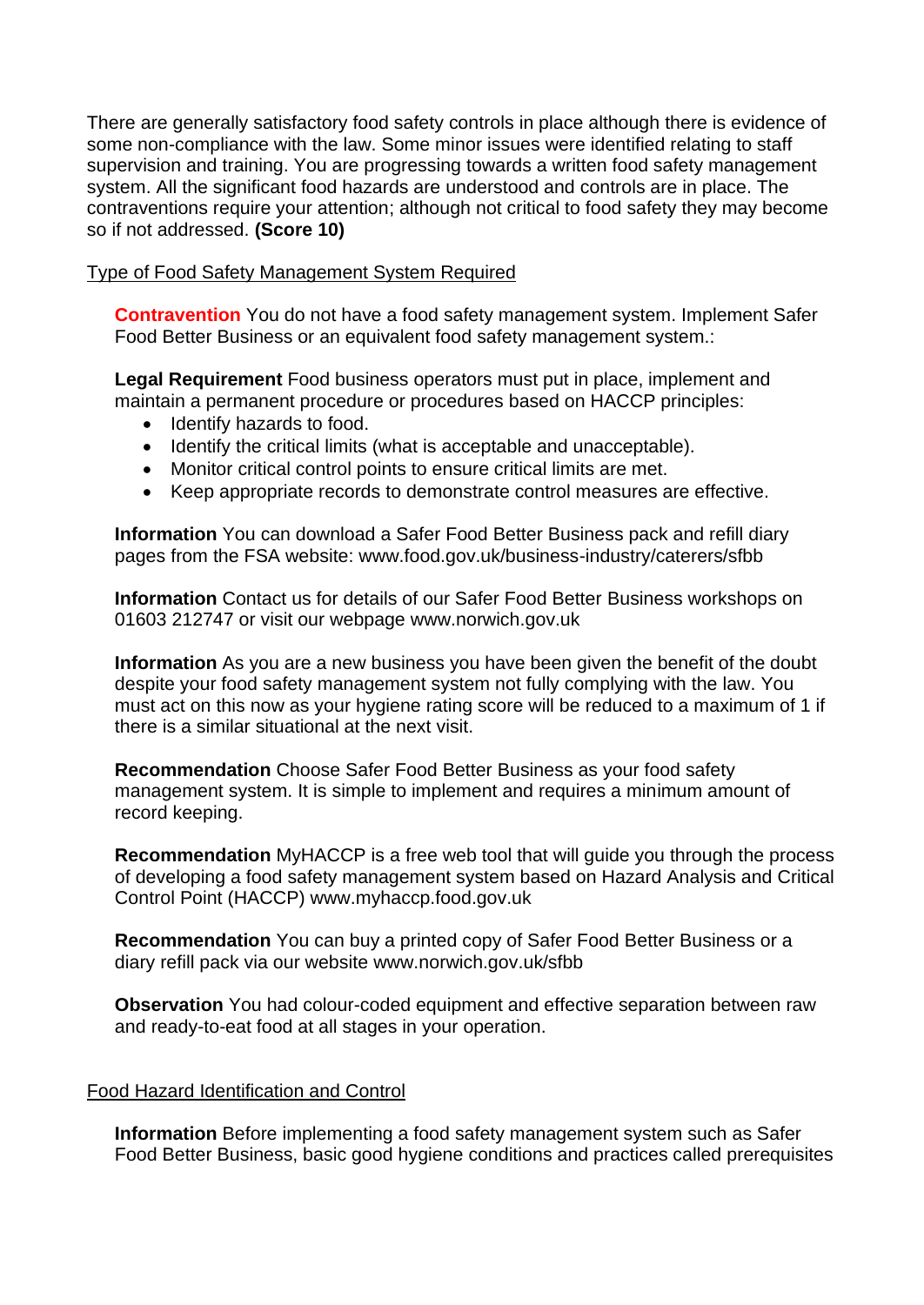must be in place. Only then will your food saferty management system be effective in ensuring the preparation of safe food.

### Proving Your Arrangements are Working Well

### **Traceability**

**Observation** Your records were such that food could easily be traced back to its supplier.

### **Training**

 **Contravention** The following evidence indicates there is a staff training need as food handlers:

- • staff member was using brown chopping board when should have been green for cutting fresh lettuce
- staff did not know the critical temperature for cooking foods

### Infection Control / Sickness / Exclusion Policy

**Observation** Policies were in place to prevent any infected food handler from contaminating food.

### **Allergens**

**Contravention** You are failing to manage allergens properly:

- You have not identified the allergens present in the food you prepare
- You do not have a system for informing customers about the presence of allergens in the food you prepare
- You are not informing customers about the risk of cross contamination with allergens

 **Information** Allergen information could be written down on a chalk board or chart, or provided upfront, clear signposting to where this information could be obtained must be provided orally by a member of staff. Where the specific allergen information is not provided.

**Information** The 14 allergens are:

- cereals containing gluten
- crustaceans, for example prawns, crabs, lobster and crayfish
- eggs
- fish
- peanuts
- soybeans
- milk